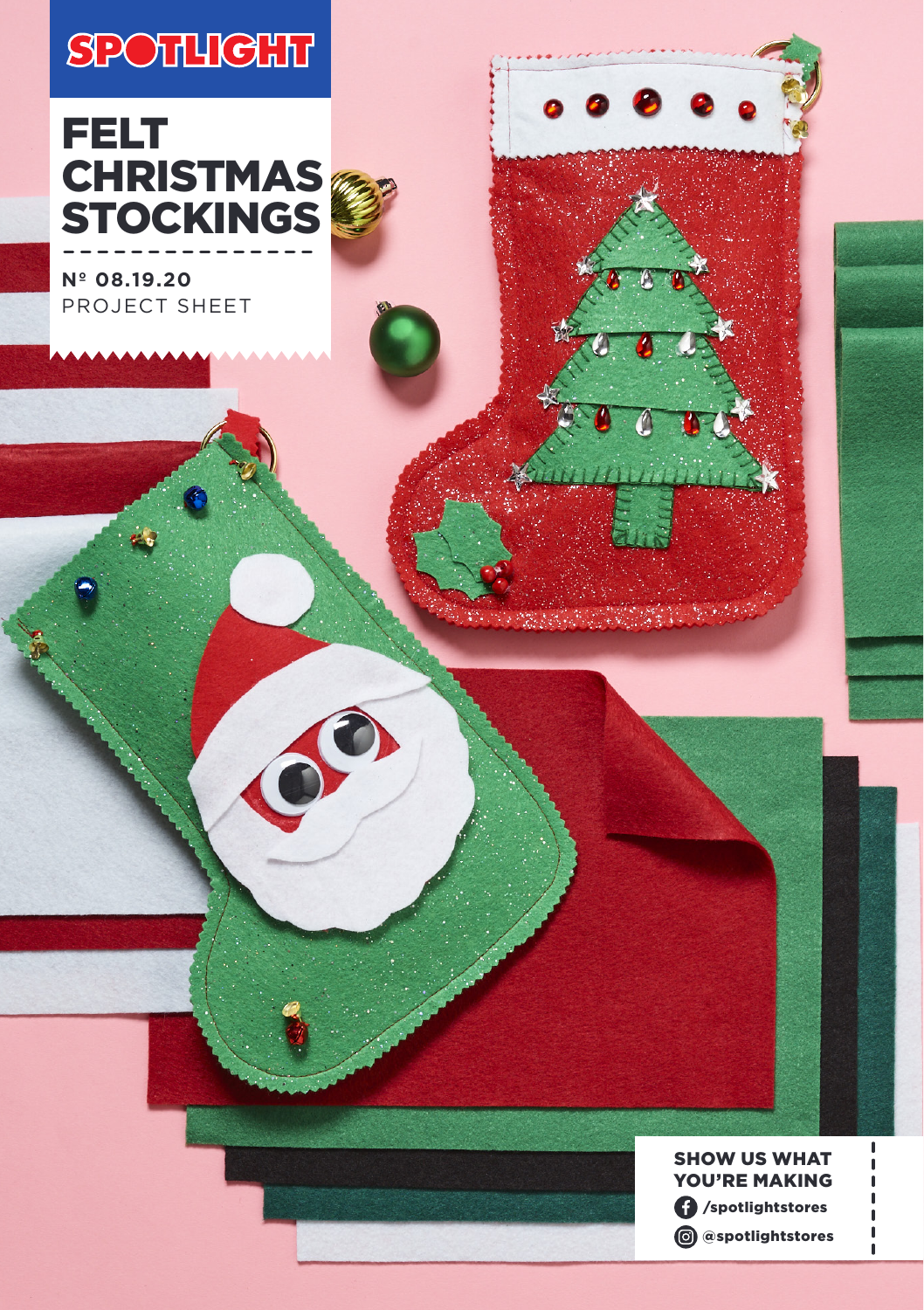## **FELT CHRISTMAS STOCKINGS**

### **EASY**

#### **WHAT YOU'LL NEED**

**Note** – Read all instructions before starting this project.

#### **SANTA FACE STOCKING**

- Stocking template, this is included in the felt pack
- Santa face templates
- Hot glue gun and glue sticks
- Sewing machine or hand sew needle (if hand sewing, use embroidery thread, 3 strands thickness and everyday sewing needle with eye size to thread the 3 strand thickness and sharp point to penetrate the felt)
- Embroidery thread to sew on bells
- Good fabric scissors and pinking shears (optional) for felt cutting
- Paper scissors for template cutting
- Glitter felt sheet green x 2
- Plain felt sheet red x 1
- Plain felt sheet white x 1
- Joggle eyes sew on 30mm 1pkt
- Folley bells 12mm asst 1pkt
- True bells 10mm gold 1pkt
- Rings mac 38mm gold 1pkt

#### **CHRISTMAS TREE STOCKING**

- Stocking template
- Christmas tree sections
- Holly leaves 1
- Stocking cuff
- Hot glue gun and glue sticks
- Machine or hand sew needle (if hand sewing, use embroidery thread, 3strands thickness and everyday sewing needle with eye size to thread the 3 strand thickness

and sharp point to penetrate the felt)

- Embroidery thread for attaching bells
- Good fabric scissors and pinking shears (optional) for felt cutting and paper scissors for template cutting
- Glitter felt sheet red x 2
- Glitter felt sheet green x 1
- Plain felt sheet white x 1
- True bells 10mm gold 1pkt
- Wooden beads for holly seeds red x 1pkt
- Jewel stars clear
- Jewel drops clear & ruby
- Jewel rounds
- Rings mac 38mm gold 1pkt

#### **SANTA FACE STOCKING:**

**Step 1** – Cut out templates, one of each.

**Step 2 - Using green felt place two pieces** together with right sides facing outward, position boot template and cut out of felt using fabric scissors.

**Step 3** – Using red felt, pin full Santa face template and cut out using fabric scissors.

**Step 4** – Using white felt, cut out templates for beard, moustache, hat trim & pom pom.

**Step 5** – Prepare Santa face for stocking. Using hot glue gun, glue into place onto the red felt face – we used this sequence – Beard; Hat brim; Moustache; Hat Pompom; Joggle eyes. The hat brim should be placed slightly over the beard ends. Set aside (if any red felt is showing under the white edges trim the red back a little)

#### **ASSEMBLING:**

**Step 1** - Sew the bells into place in the toe area of the front piece of the boot (about 4cm from the base) then pin both sides of boot together right side out.

**Step 2** – Prepare a tab and loop the ring into the tab - pin into the top side of the boot see completed image

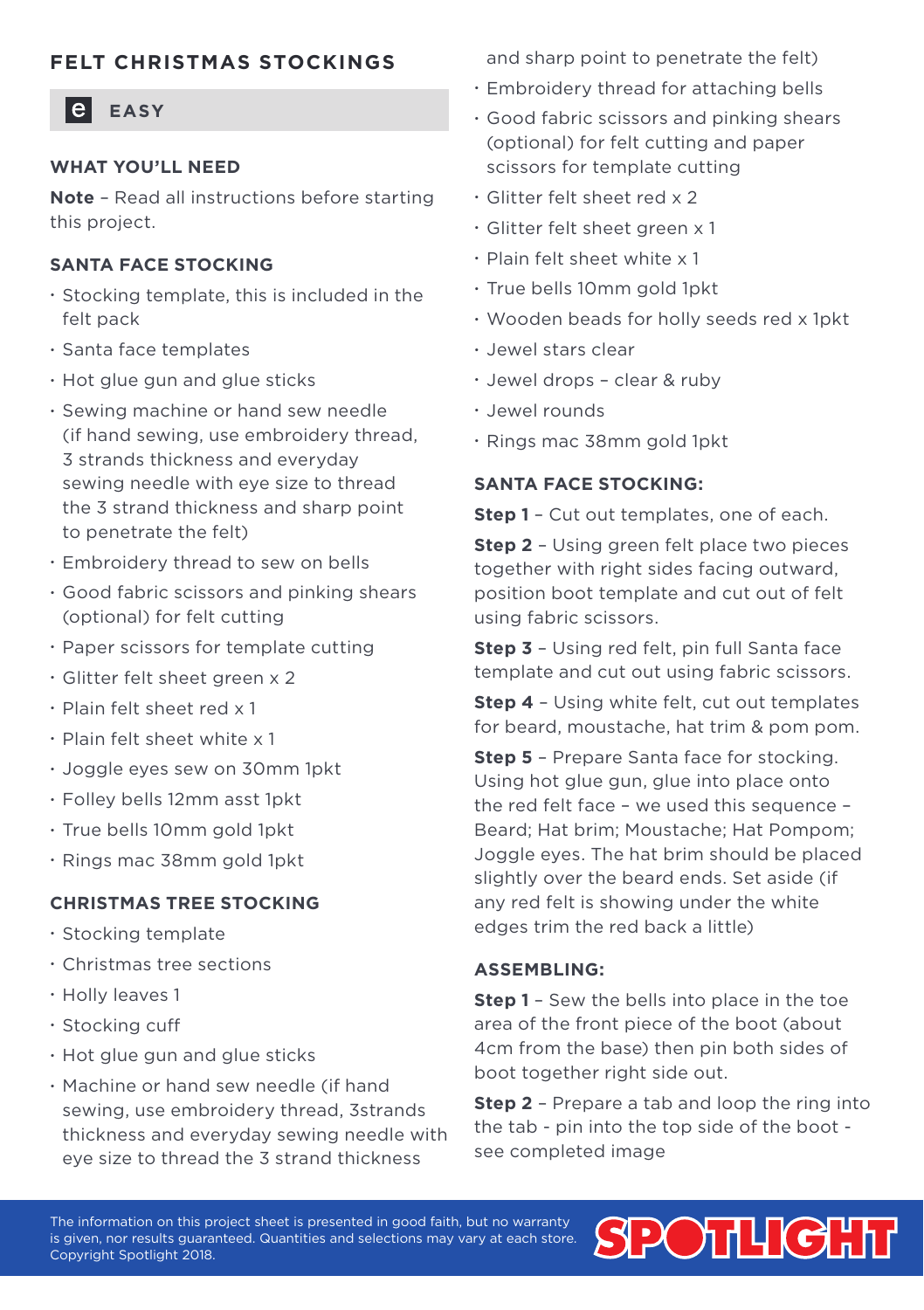**Step 3** – Machine sew seams, starting at hanging loop edge (include the hanging loop into your sewing), continue until complete (Do not stitch top opening). If hand embroidering the seams, proceed same ensuring you secure the hanging loop into your stitching.

**Step 4** – Place completed Santa face onto front of boot, we positioned lowest bottom edge 5cm from base and highest edge 5cm from top. Use the hot glue gun to glue into place.

**Step 5** – Complete the stitching of the bells on the front boot opening edge.

Your stocking is now ready to hang!

#### **CHRISTMAS TREE STOCKING:**

**Step 1** – Cut out templates – Stocking x 1, Tree pieces x 1 each, Holly x 1

**Step 2** – Using red felt place two pieces together with right sides facing outward, position stocking template and cut

**Step 3** – Using green felt pin tree pieces and cut one of each, cut two holly pieces

**Step 4** – Using the white felt cut two pieces for the boot cuff front and back

**Step 5** – On front piece of stocking, position your tree then sew or glue in order from trunk upwards – trunk, base tree piece, lower tree piece, upper tree piece then top piece keeping the overlap portion free of stitching or glue (when you add your decorations in this overlap area it will give the appearance of hanging from branches)

**Step 6** – Fix the holly leaves and beads into place in the toe area

**Step 7** – Attach the cuff to both sides of the stocking (hand or machine sew)

#### **ASSEMBLING:**

**Step 1** – Pin both sides of the boot together with right sides facing outward

**Step 2** – Prepare the tab and loop the ring into the tab - pin into the top side of the

boot - see completed image

**Step 3** – Machine sew seams starting at hanging loop edge (include the hanging loop into your sewing), continue until complete (Do not stitch closed the top opening). If hand embroidering the seams, proceed same ensuring you secure the hanging loop into your stitching.

**Step 4** – Using hot glue gun decorate tree and front cuff with your selection of jewels

**Step 5** – Complete the stitching of the bells on the front boot side edge.

Your stocking is now ready to hang!

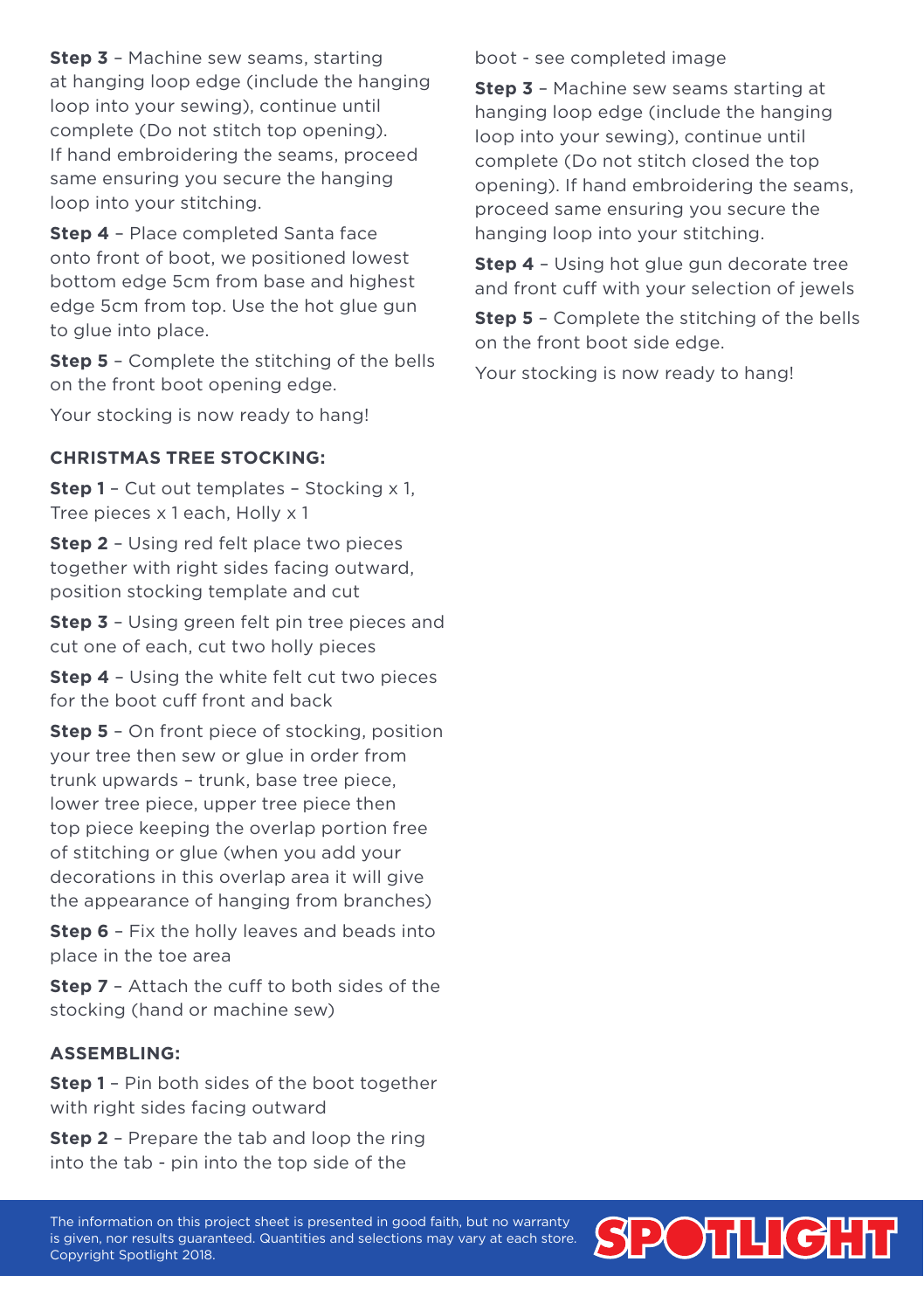

The information on this project sheet is presented in good faith, but no warranty is given, nor results guaranteed. Quantities and selections may vary at each store. Copyright Spotlight 2018.